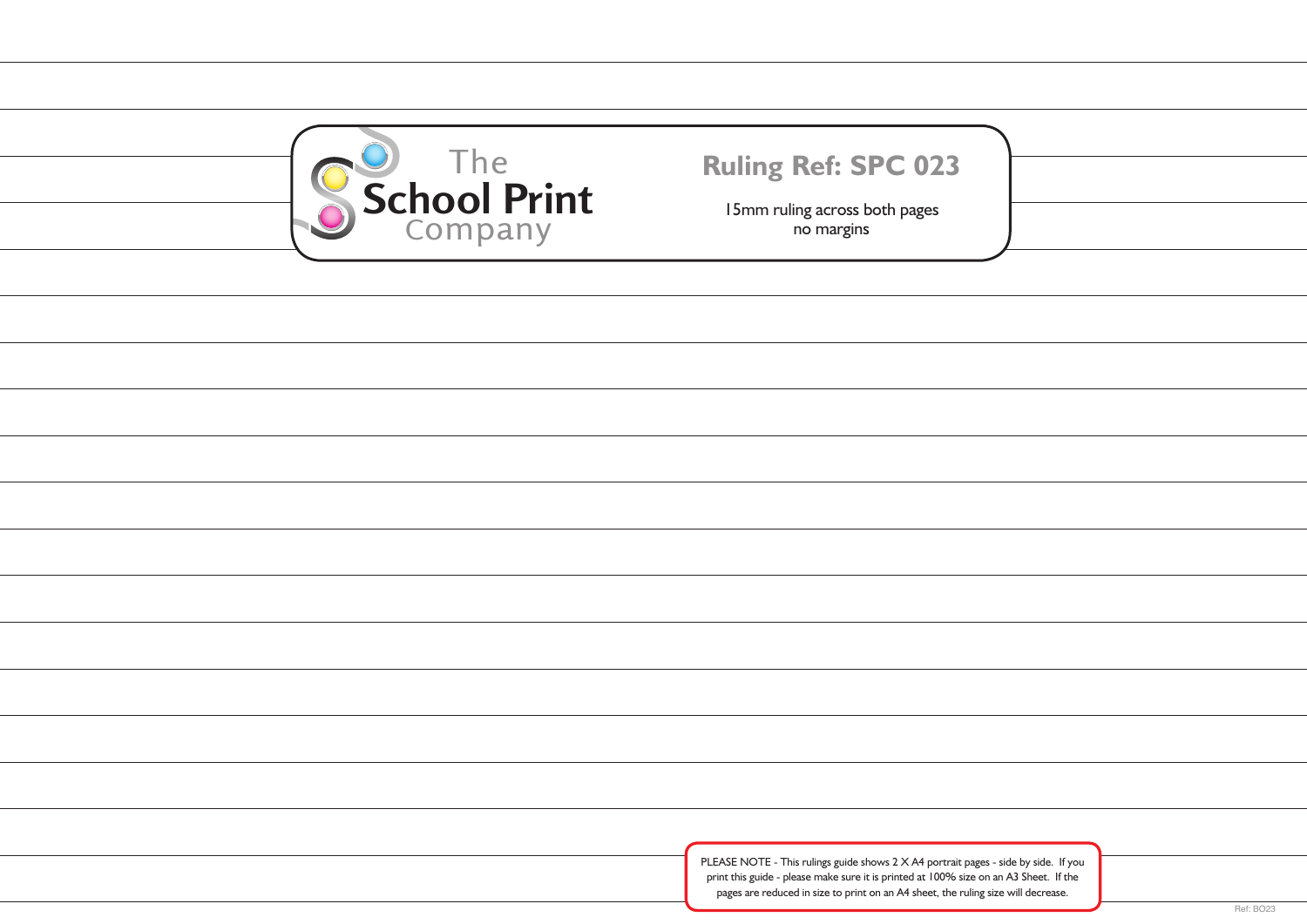| s - side by side. If you<br>an A3 Sheet. If the<br>size will decrease. |           |
|------------------------------------------------------------------------|-----------|
|                                                                        | Ref: BO24 |
|                                                                        |           |



Top half of page blank bottom half 10mm ruling - no margins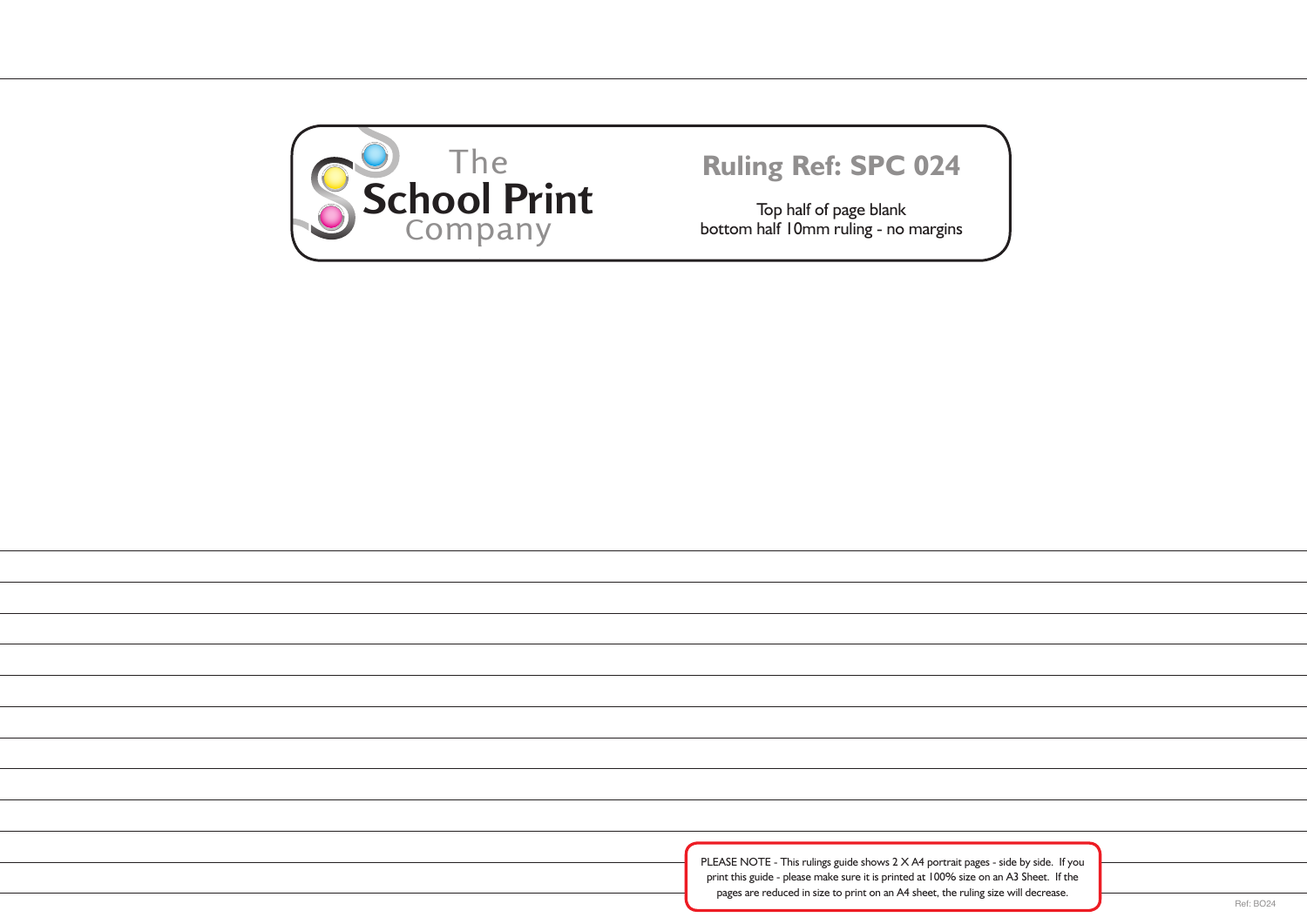

Top half of page blank bottom half 15mm ruling - no margins

PLEASE NOTE - This rulings guide shows 2 X A4 portrait pages - side by side. If you print this guide - please make sure it is printed at 100% size on an A3 Sheet. If the pages are reduced in size to print on an A4 sheet, the ruling size will decrease.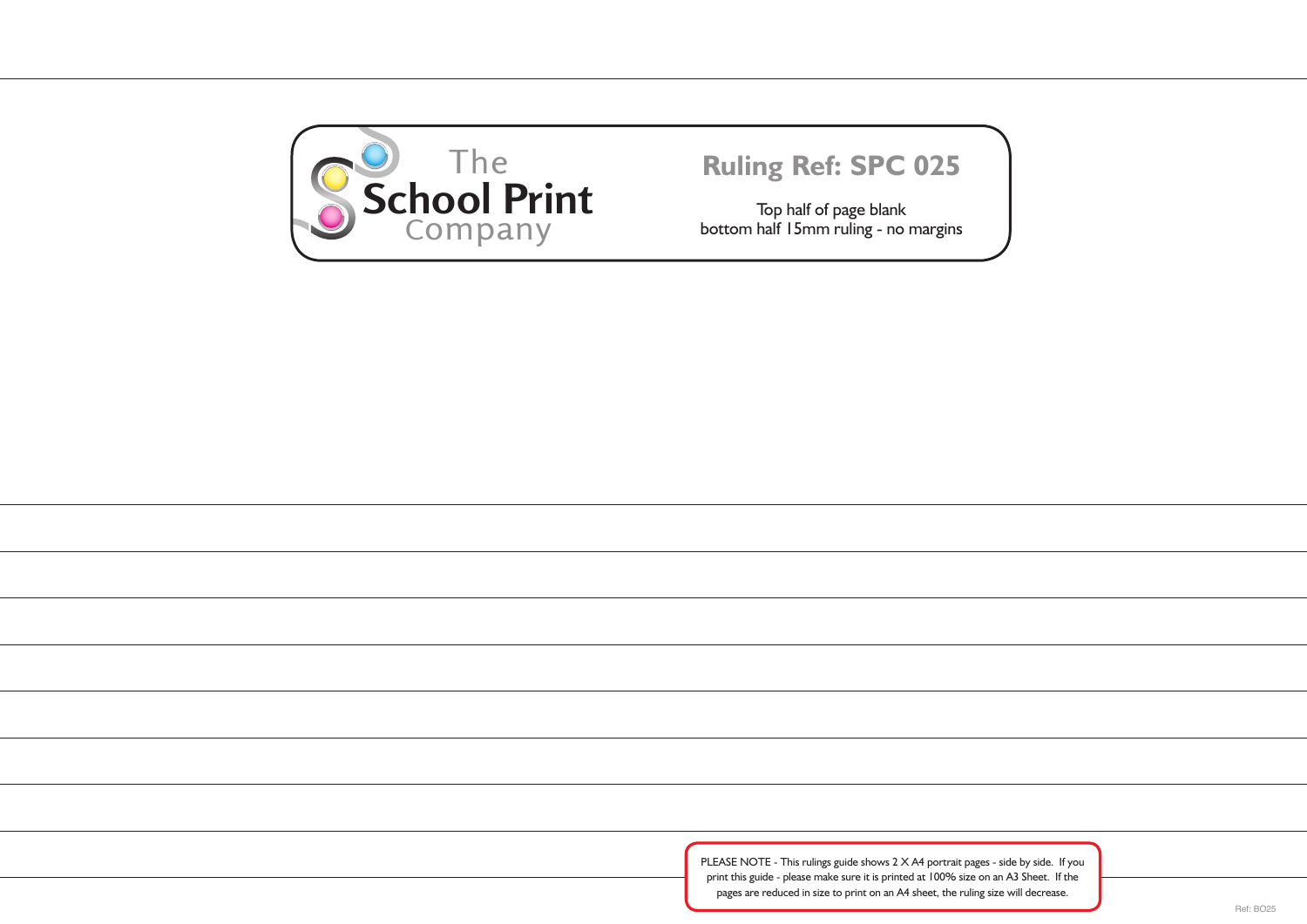

Top half of page blank bottom half 25mm ruling - no margins

PLEASE NOTE - This rulings guide shows 2 X A4 portrait pages - side by side. If you print this guide - please make sure it is printed at 100% size on an A3 Sheet. If the pages are reduced in size to print on an A4 sheet, the ruling size will decrease.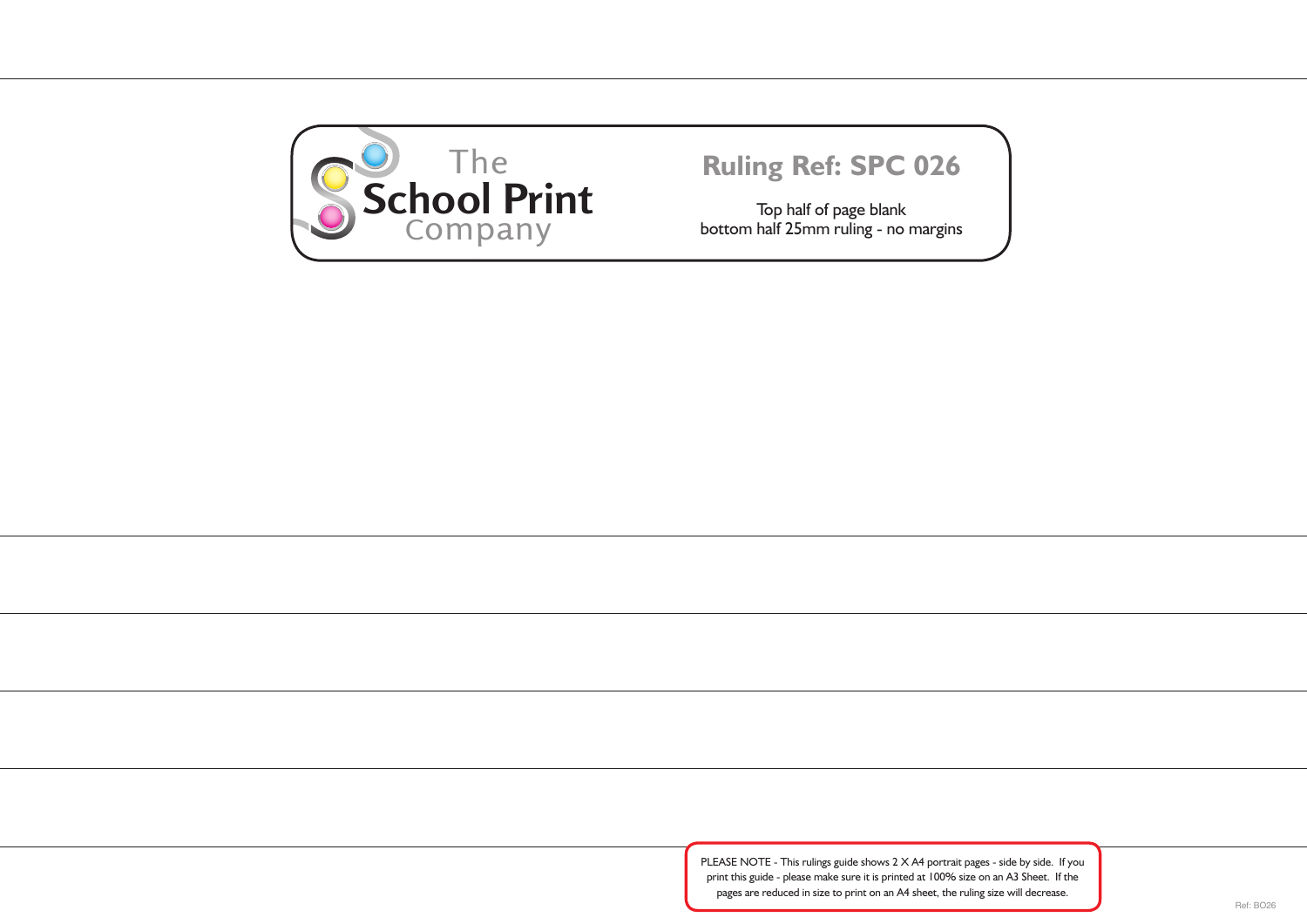| s - side by side. If you |           |
|--------------------------|-----------|
| n an A3 Sheet. If the    |           |
| size will decrease.      | Ref: BO28 |



Left hand page blank Right hand page 8mm ruling no margins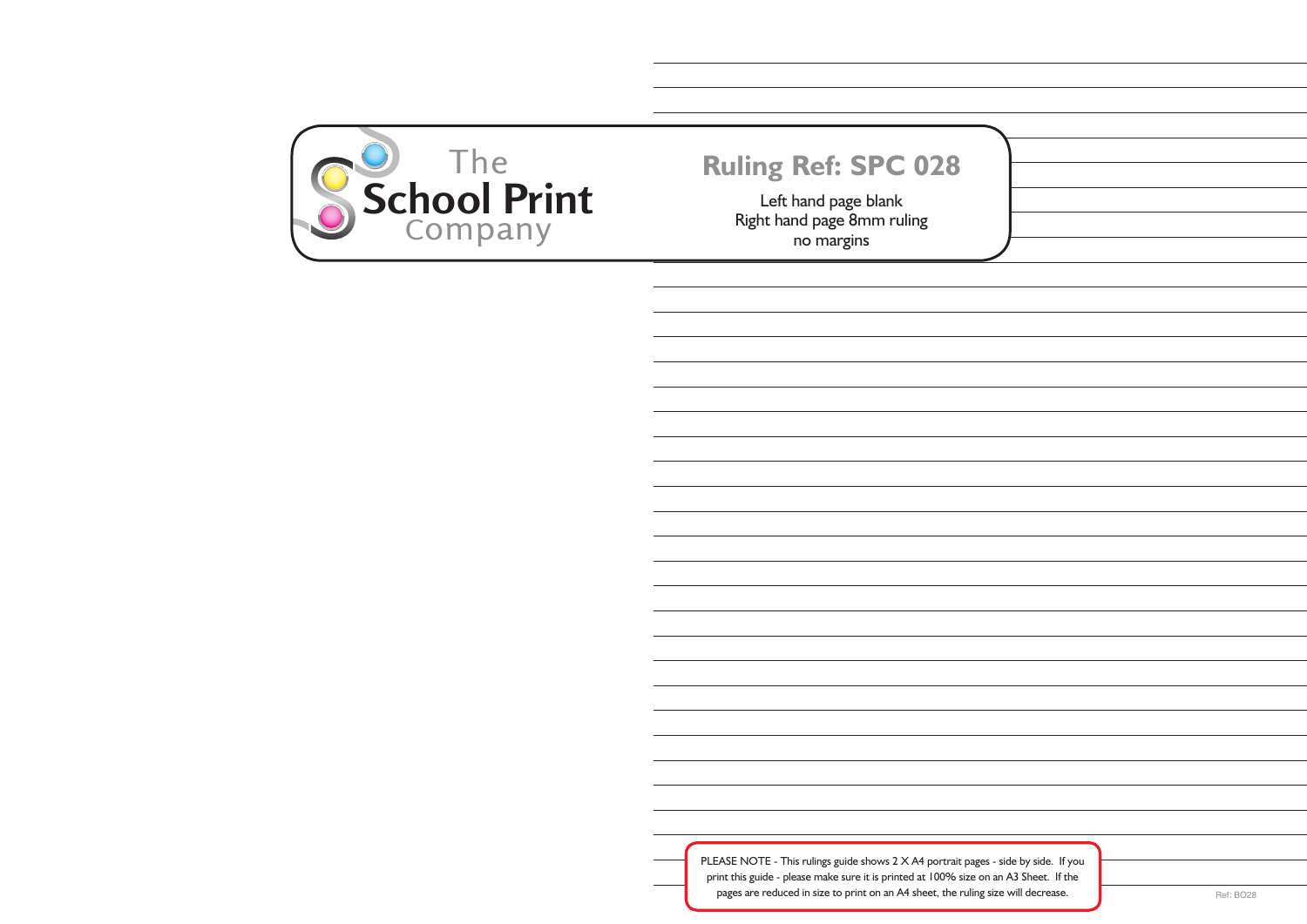| s - side by side. If you<br>n an A3 Sheet. If the<br>size will decrease. | Ref: BO29 |
|--------------------------------------------------------------------------|-----------|
|                                                                          |           |



Left hand page blank Right hand page 15mm ruling no margins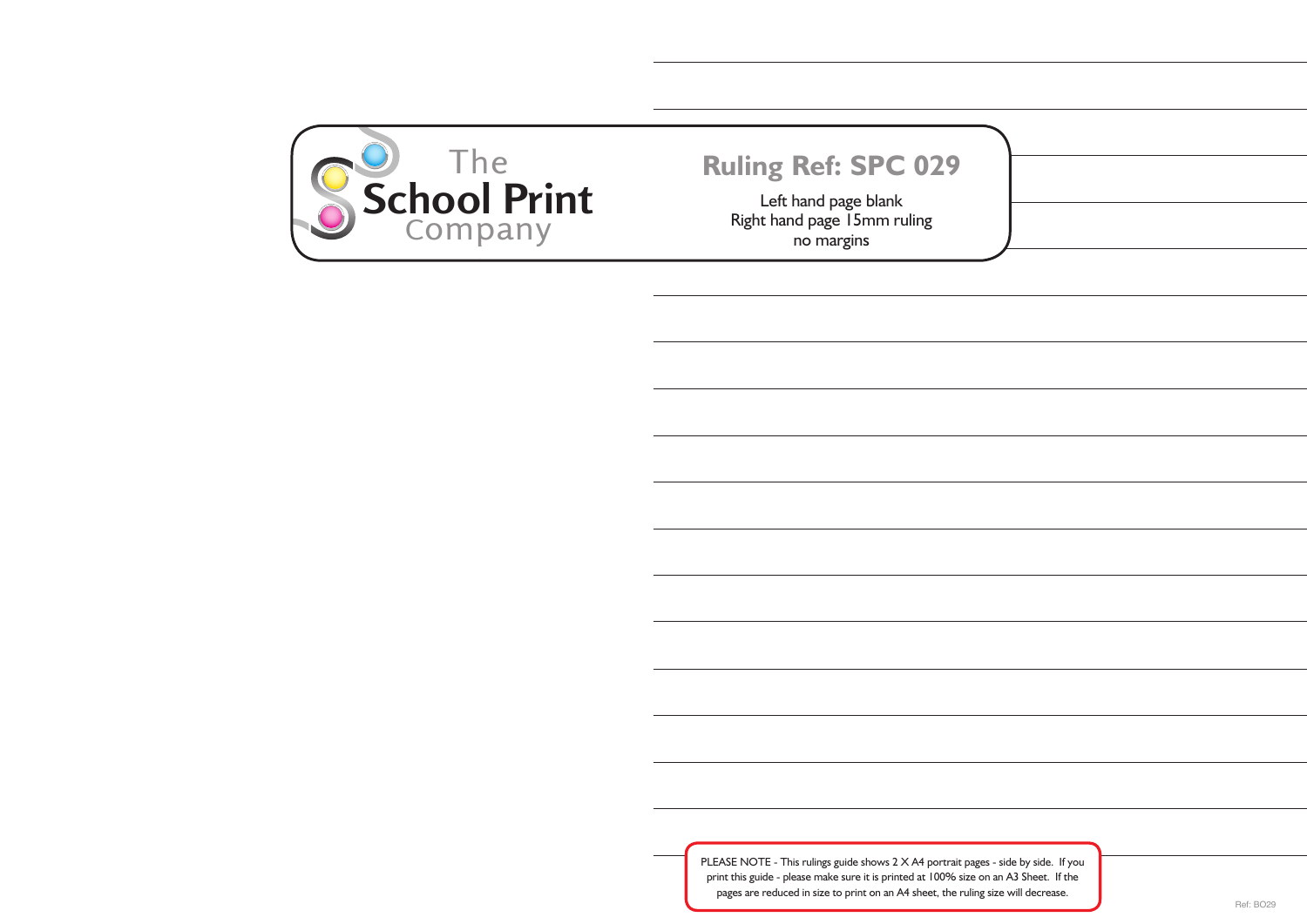

Left hand page blank Right hand page 19mm ruling no margins

PLEASE NOTE - This rulings guide shows  $2 \times A4$  portrait page. print this guide - please make sure it is printed at 100% size on an A3 Sheet. If the pages are reduced in size to print on an A4 sheet, the ruling size will decrease.

| es - side by side. If you |  |
|---------------------------|--|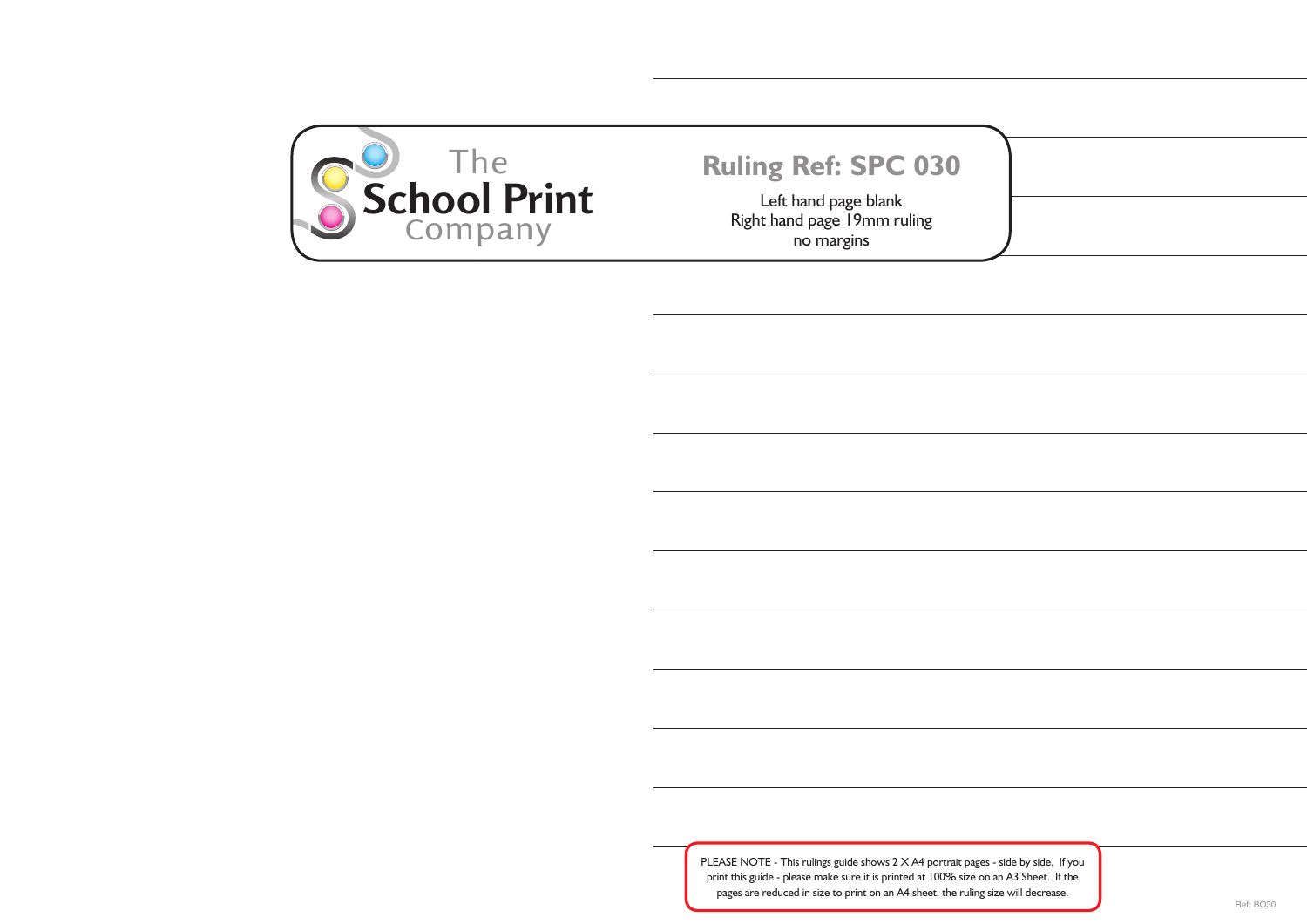| School Print | <b>Ruling Ref: SPC 032</b><br>8mm ruling across both pages<br>with margins                                                                                                 |           |
|--------------|----------------------------------------------------------------------------------------------------------------------------------------------------------------------------|-----------|
|              |                                                                                                                                                                            |           |
|              |                                                                                                                                                                            |           |
|              |                                                                                                                                                                            |           |
|              |                                                                                                                                                                            |           |
|              |                                                                                                                                                                            |           |
|              |                                                                                                                                                                            |           |
|              |                                                                                                                                                                            |           |
|              |                                                                                                                                                                            |           |
|              |                                                                                                                                                                            |           |
|              |                                                                                                                                                                            |           |
|              |                                                                                                                                                                            |           |
|              |                                                                                                                                                                            |           |
|              |                                                                                                                                                                            |           |
|              |                                                                                                                                                                            |           |
|              |                                                                                                                                                                            |           |
|              |                                                                                                                                                                            |           |
|              |                                                                                                                                                                            |           |
|              |                                                                                                                                                                            |           |
|              |                                                                                                                                                                            |           |
|              | PLEASE NOTE - This rulings guide shows 2 X A4 portrait pages - side by side. If you                                                                                        |           |
|              | print this guide - please make sure it is printed at 100% size on an A3 Sheet. If the<br>pages are reduced in size to print on an A4 sheet, the ruling size will decrease. |           |
|              |                                                                                                                                                                            | Ref: BO32 |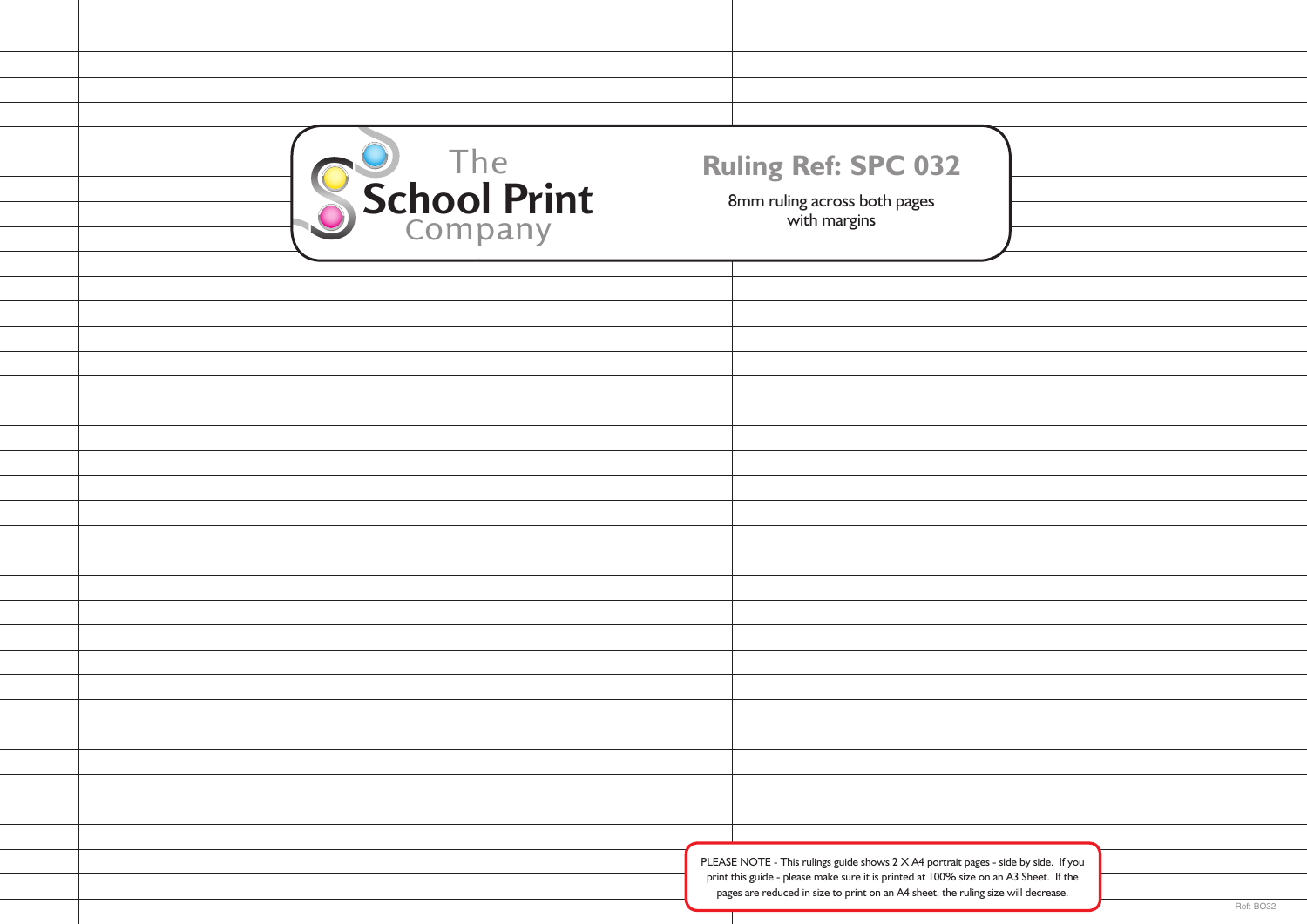| School Print | <b>Ruling Ref: SPC 033</b><br>I 0mm ruling across both pages<br>with margins                                                                                                                                                                                                   |  |
|--------------|--------------------------------------------------------------------------------------------------------------------------------------------------------------------------------------------------------------------------------------------------------------------------------|--|
|              |                                                                                                                                                                                                                                                                                |  |
|              |                                                                                                                                                                                                                                                                                |  |
|              |                                                                                                                                                                                                                                                                                |  |
|              | PLEASE NOTE - This rulings guide shows 2 X A4 portrait pages - side by side. If you<br>print this guide - please make sure it is printed at 100% size on an A3 Sheet. If the<br>pages are reduced in size to print on an A4 sheet, the ruling size will decrease.<br>Ref: BO33 |  |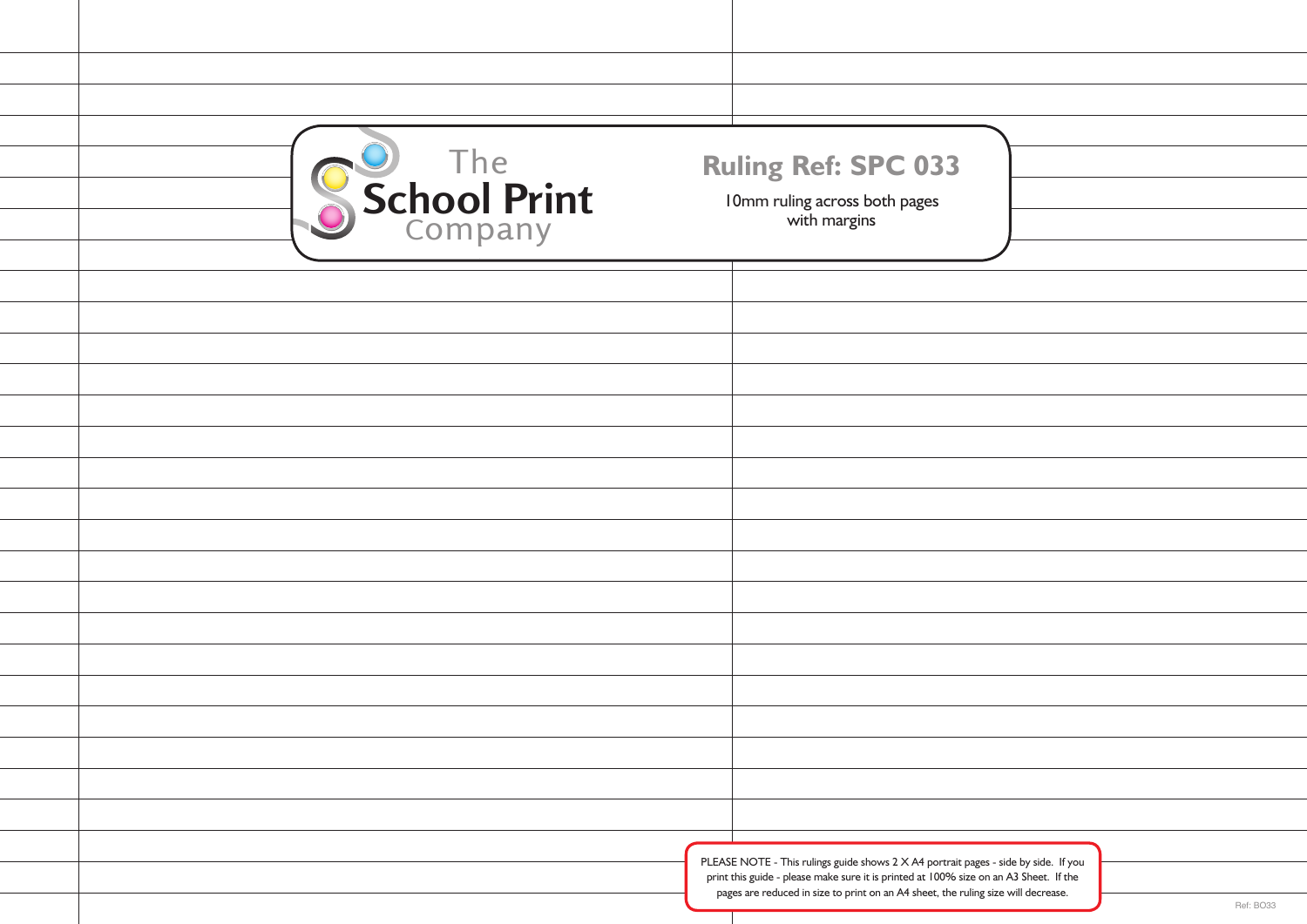|  | s - side by side. If you                     |  |  |  |  |              |  |
|--|----------------------------------------------|--|--|--|--|--------------|--|
|  | n an A3 Sheet. If the<br>size will decrease. |  |  |  |  |              |  |
|  |                                              |  |  |  |  | Ref:<br>BOO6 |  |
|  |                                              |  |  |  |  |              |  |

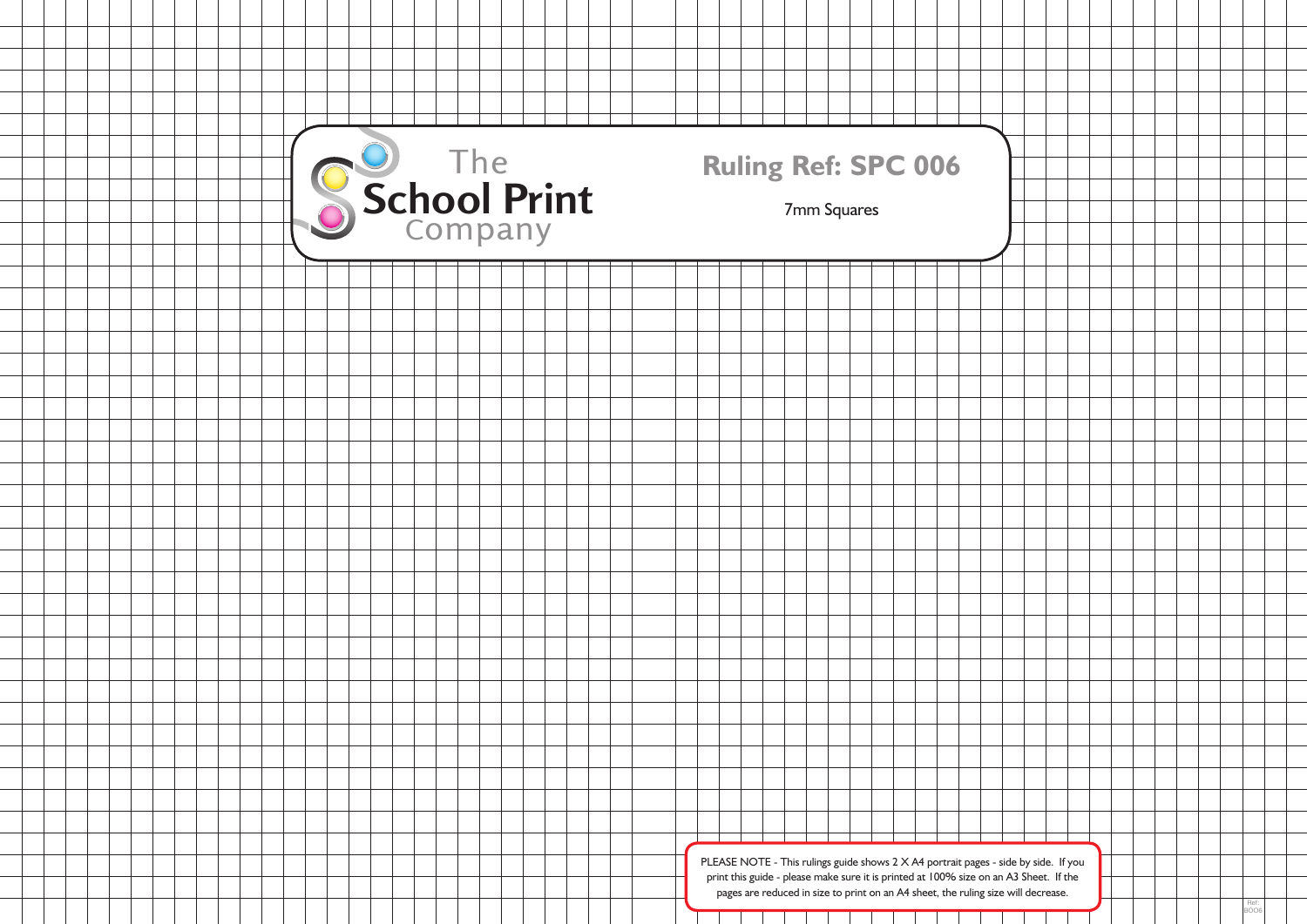| s - side by side. If you<br>n an A3 Sheet. If the |  |  |  |                     |  |
|---------------------------------------------------|--|--|--|---------------------|--|
| size will decrease.                               |  |  |  | Ref:<br><b>BO34</b> |  |
|                                                   |  |  |  |                     |  |

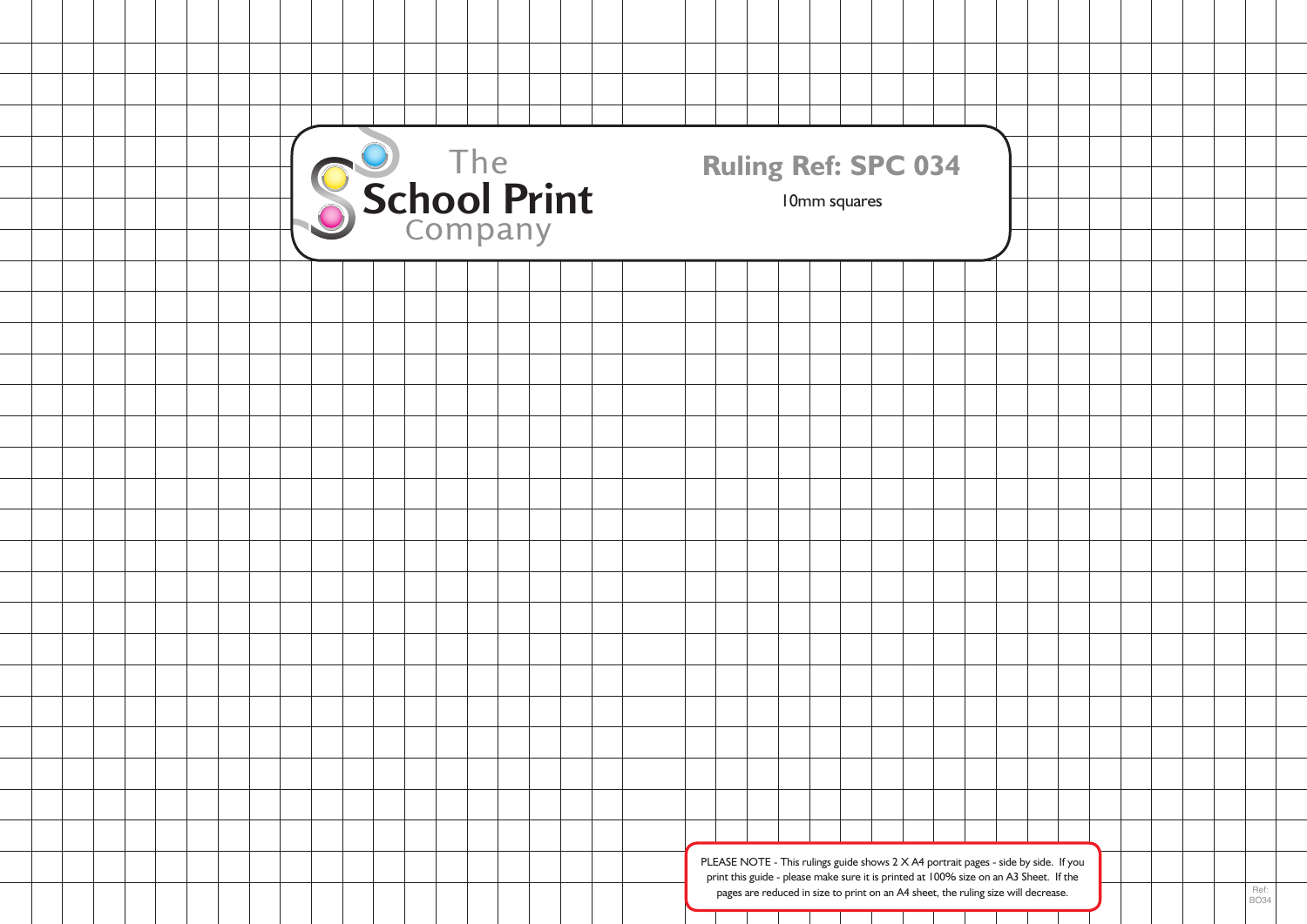| s - side by side. If you<br>an A3 Sheet. If the |  |           |
|-------------------------------------------------|--|-----------|
| size will decrease.                             |  | Ref: BO35 |

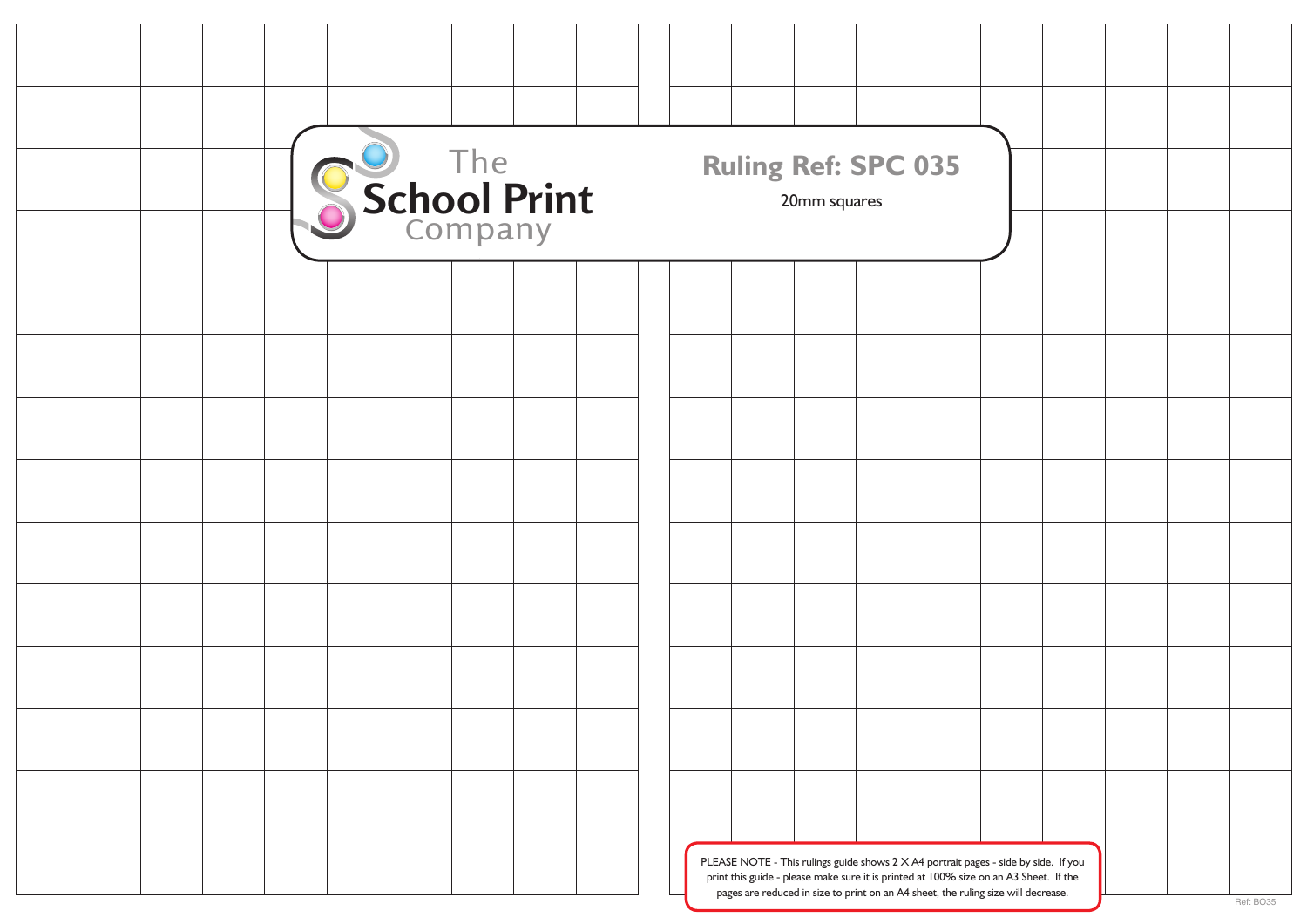

**Ruling Ref: SPC 037**

blank pages throughout

PLEASE NOTE - This rulings guide shows 2 X A4 portrait pages - side by side. If you print this guide - please make sure it is printed at 100% size on an A3 Sheet. If the pages are reduced in size to print on an A4 sheet, the ruling size will decrease.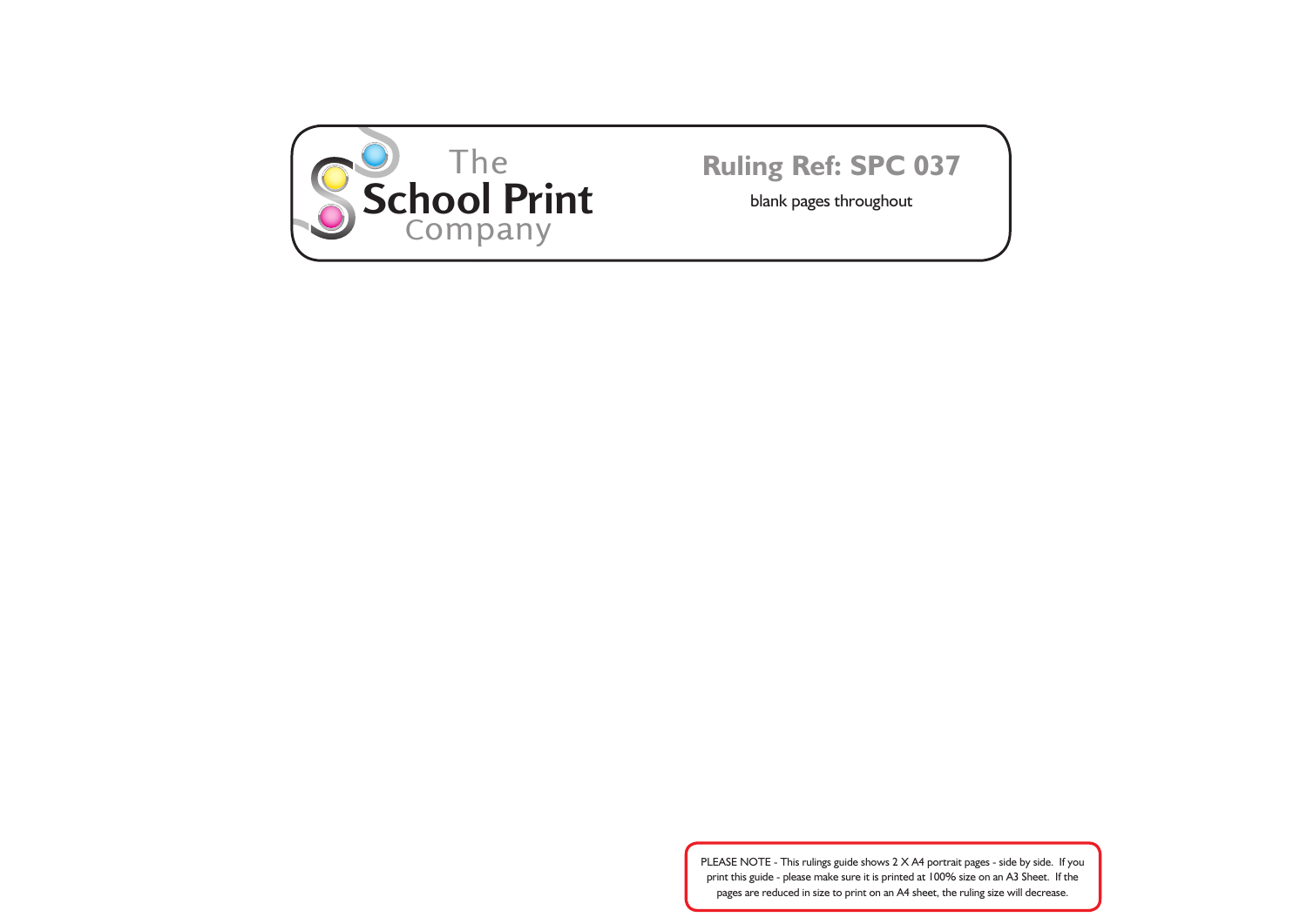| s - side by side. If you<br>n an A3 Sheet. If the |  |           |
|---------------------------------------------------|--|-----------|
| size will decrease.                               |  | Ref: BO27 |
|                                                   |  |           |
|                                                   |  |           |
|                                                   |  |           |



Top half of page blank bottom half - heavy / feint ruling for handwriting practice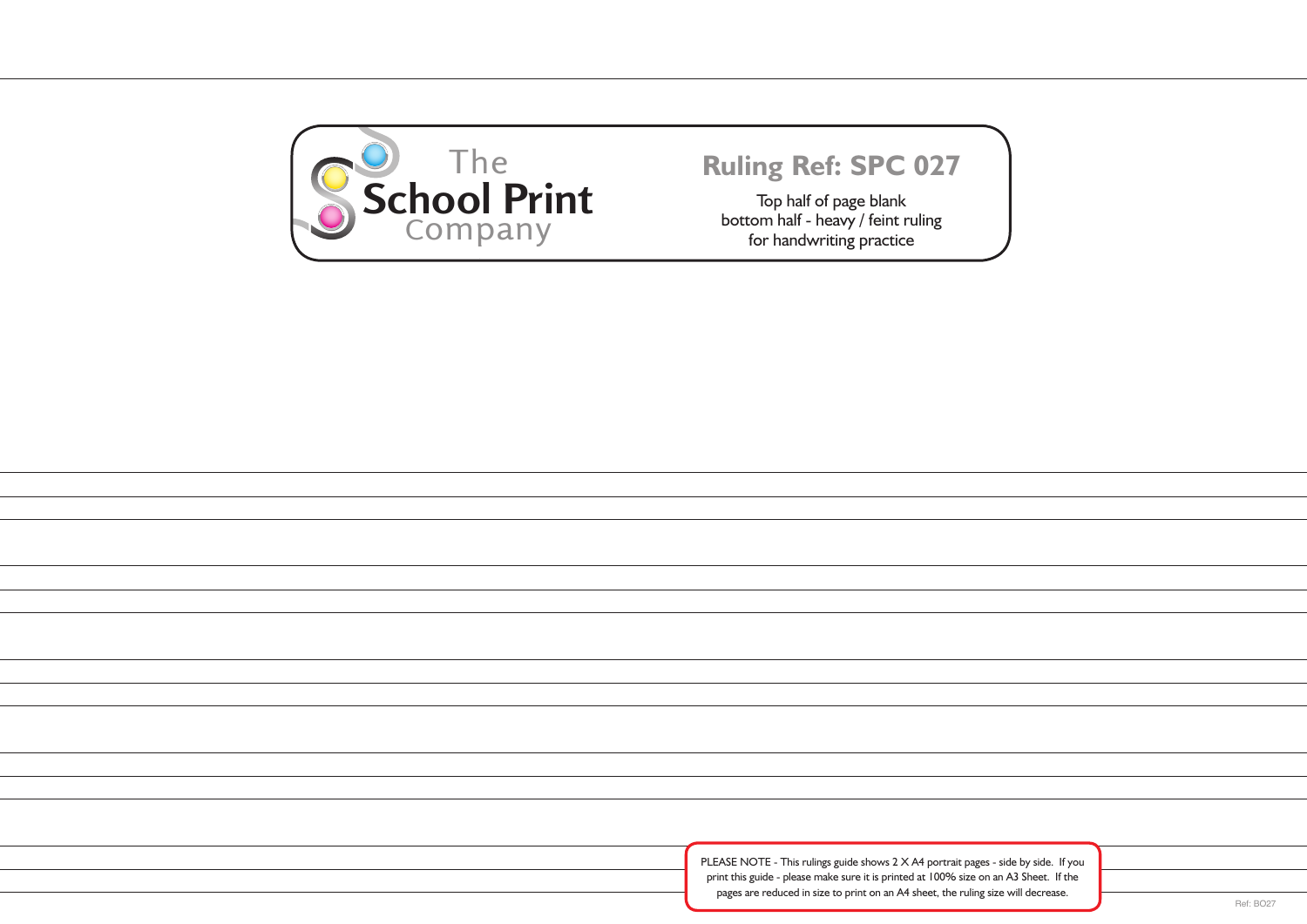| s - side by side. If you<br>n an A3 Sheet. If the |            |
|---------------------------------------------------|------------|
| size will decrease.                               |            |
|                                                   | Ref: BO27A |



# **Ruling Ref: SPC 027A**

half - heavy / feint ruling for handwriting practice across both pages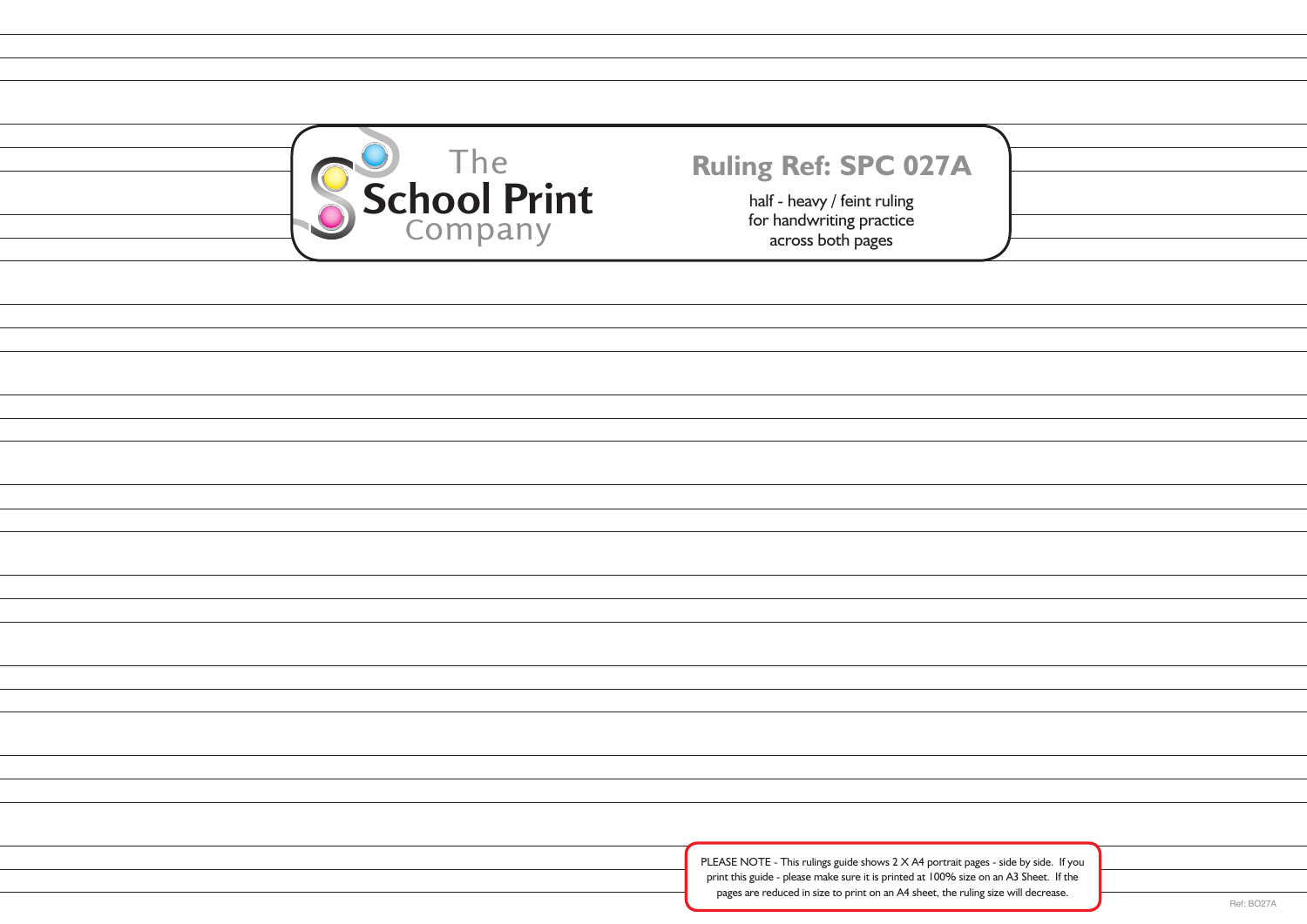| s - side by side. If you |           |
|--------------------------|-----------|
| n an A3 Sheet. If the    |           |
|                          |           |
| size will decrease.      |           |
|                          | Ref: BO36 |
|                          |           |

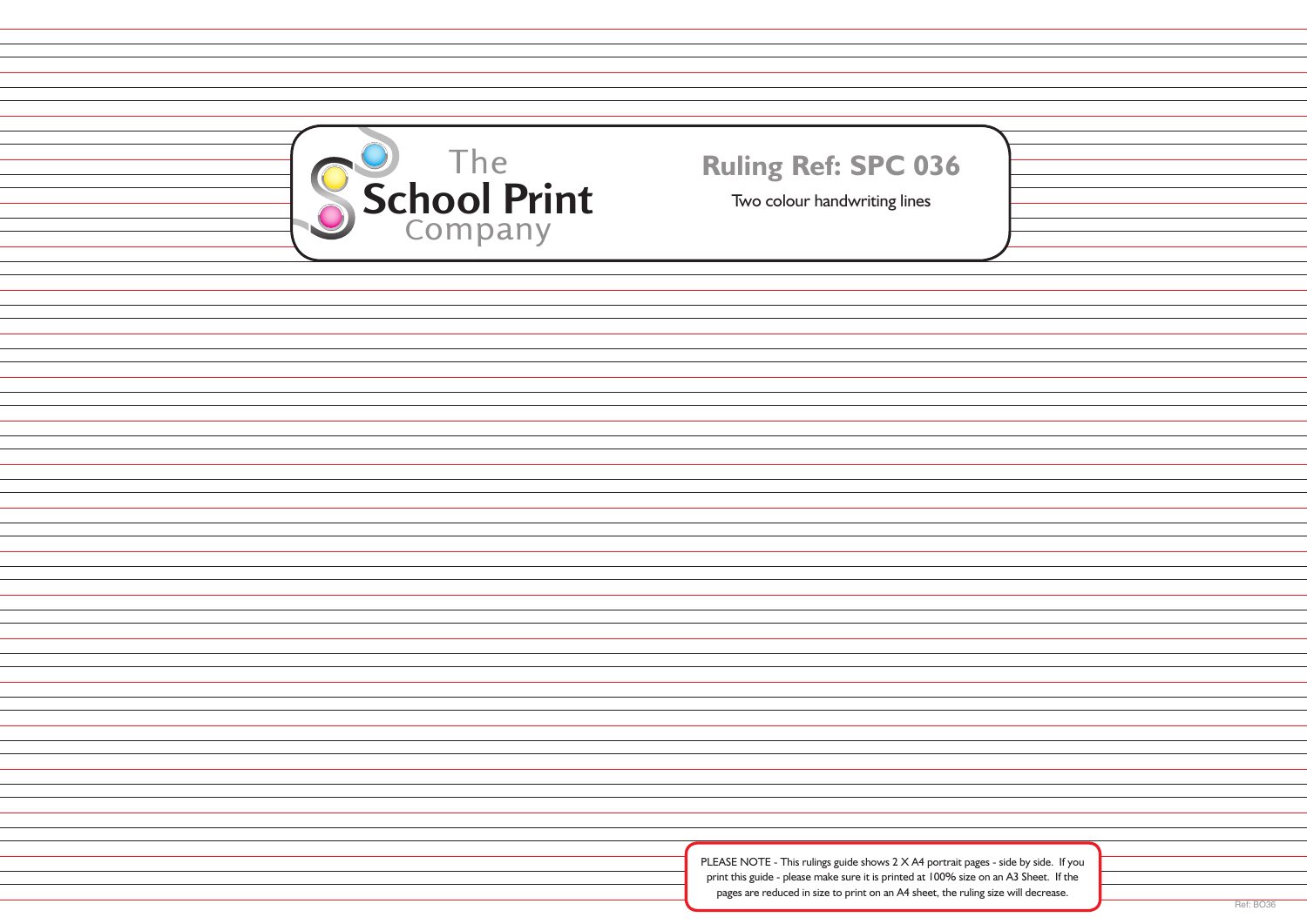| School Print | Ruling Ref: SPC EX01<br>I0mm handwriting lines                                                                                                                                                                                                                    |               |
|--------------|-------------------------------------------------------------------------------------------------------------------------------------------------------------------------------------------------------------------------------------------------------------------|---------------|
|              |                                                                                                                                                                                                                                                                   |               |
|              |                                                                                                                                                                                                                                                                   |               |
|              |                                                                                                                                                                                                                                                                   |               |
|              |                                                                                                                                                                                                                                                                   |               |
|              |                                                                                                                                                                                                                                                                   |               |
|              |                                                                                                                                                                                                                                                                   |               |
|              |                                                                                                                                                                                                                                                                   |               |
|              |                                                                                                                                                                                                                                                                   |               |
|              |                                                                                                                                                                                                                                                                   |               |
|              |                                                                                                                                                                                                                                                                   |               |
|              |                                                                                                                                                                                                                                                                   |               |
|              |                                                                                                                                                                                                                                                                   |               |
|              |                                                                                                                                                                                                                                                                   |               |
|              |                                                                                                                                                                                                                                                                   |               |
|              |                                                                                                                                                                                                                                                                   |               |
|              |                                                                                                                                                                                                                                                                   |               |
|              |                                                                                                                                                                                                                                                                   |               |
|              | PLEASE NOTE - This rulings guide shows 2 X A4 portrait pages - side by side. If you<br>print this guide - please make sure it is printed at 100% size on an A3 Sheet. If the<br>pages are reduced in size to print on an A4 sheet, the ruling size will decrease. |               |
|              |                                                                                                                                                                                                                                                                   | Ref: HW.EX.01 |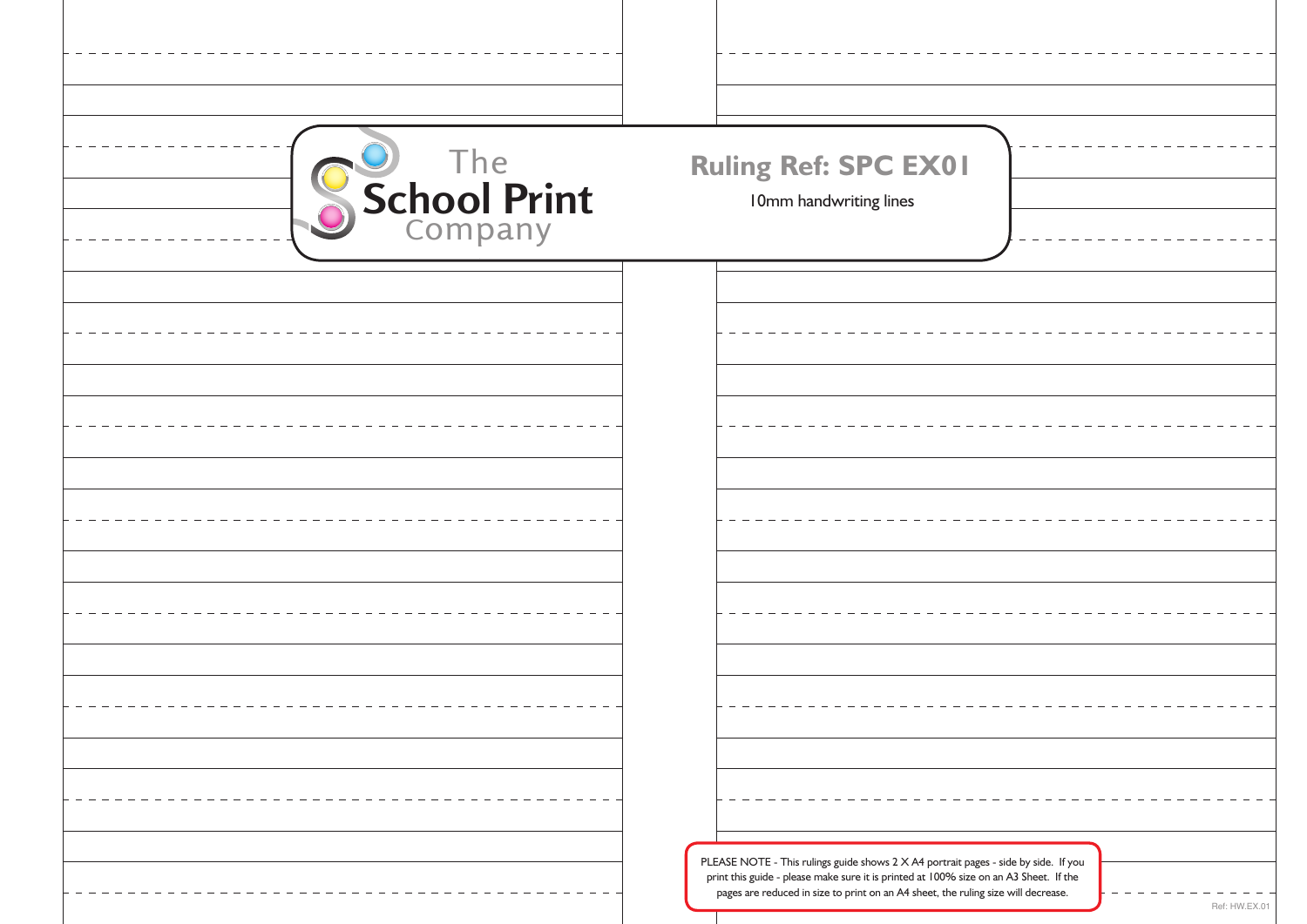| School Print | <b>Ruling Ref: SPC EX02</b><br>8mm handwriting lines                                                                                                                                                                                                                               |
|--------------|------------------------------------------------------------------------------------------------------------------------------------------------------------------------------------------------------------------------------------------------------------------------------------|
|              |                                                                                                                                                                                                                                                                                    |
|              |                                                                                                                                                                                                                                                                                    |
|              |                                                                                                                                                                                                                                                                                    |
|              |                                                                                                                                                                                                                                                                                    |
|              |                                                                                                                                                                                                                                                                                    |
|              | PLEASE NOTE - This rulings guide shows 2 X A4 portrait pages - side by side. If you<br>print this guide - please make sure it is printed at 100% size on an A3 Sheet. If the<br>pages are reduced in size to print on an A4 sheet, the ruling size will decrease.<br>Ref: HW.EX.02 |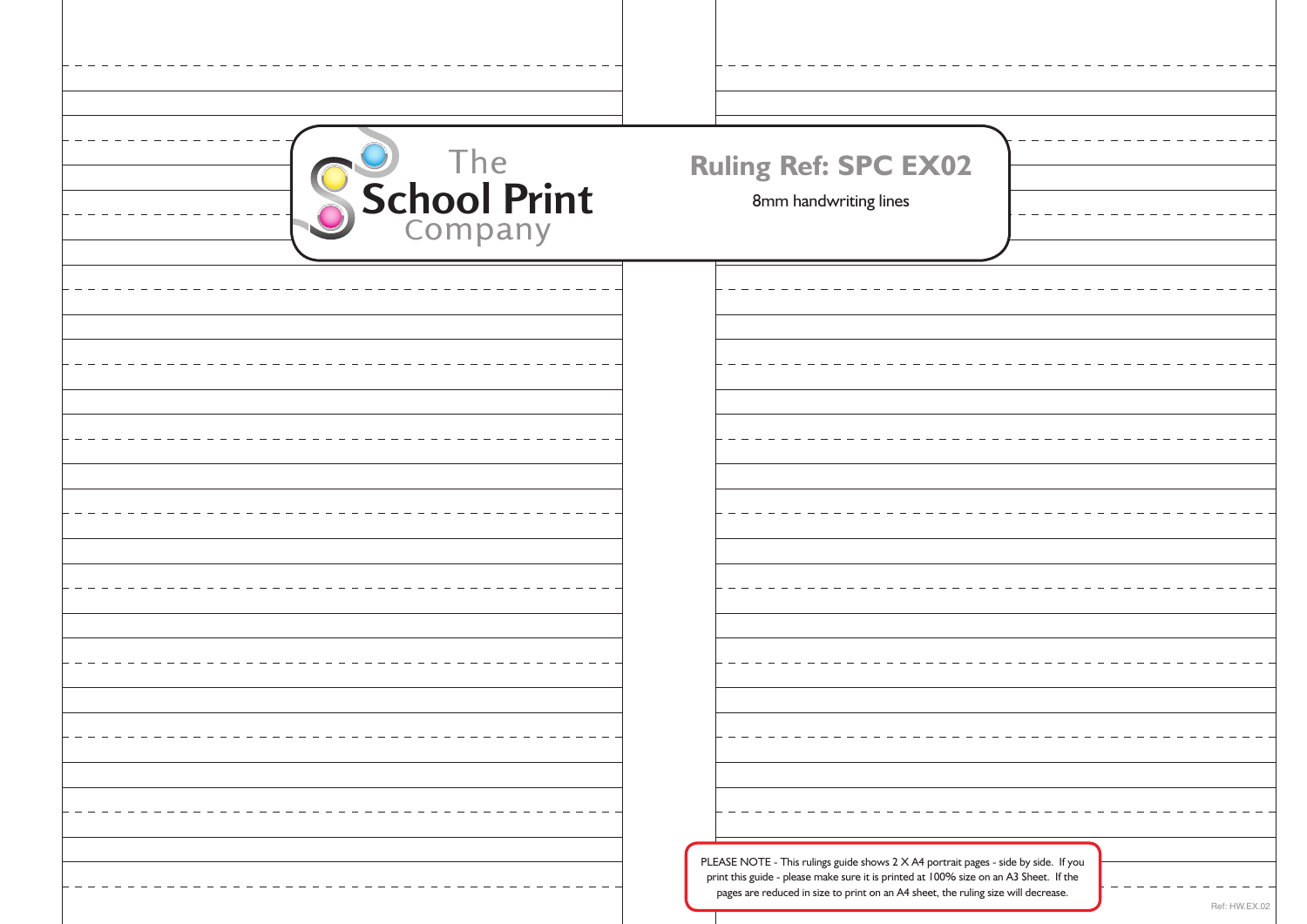| School Print | <b>Ruling Ref: SPC EX03</b><br>6mm handwriting lines                                                                                                                                                                                                                               |
|--------------|------------------------------------------------------------------------------------------------------------------------------------------------------------------------------------------------------------------------------------------------------------------------------------|
|              |                                                                                                                                                                                                                                                                                    |
|              |                                                                                                                                                                                                                                                                                    |
|              |                                                                                                                                                                                                                                                                                    |
|              |                                                                                                                                                                                                                                                                                    |
|              |                                                                                                                                                                                                                                                                                    |
|              | PLEASE NOTE - This rulings guide shows 2 X A4 portrait pages - side by side. If you<br>print this guide - please make sure it is printed at 100% size on an A3 Sheet. If the<br>pages are reduced in size to print on an A4 sheet, the ruling size will decrease.<br>Ref: HW.EX.03 |